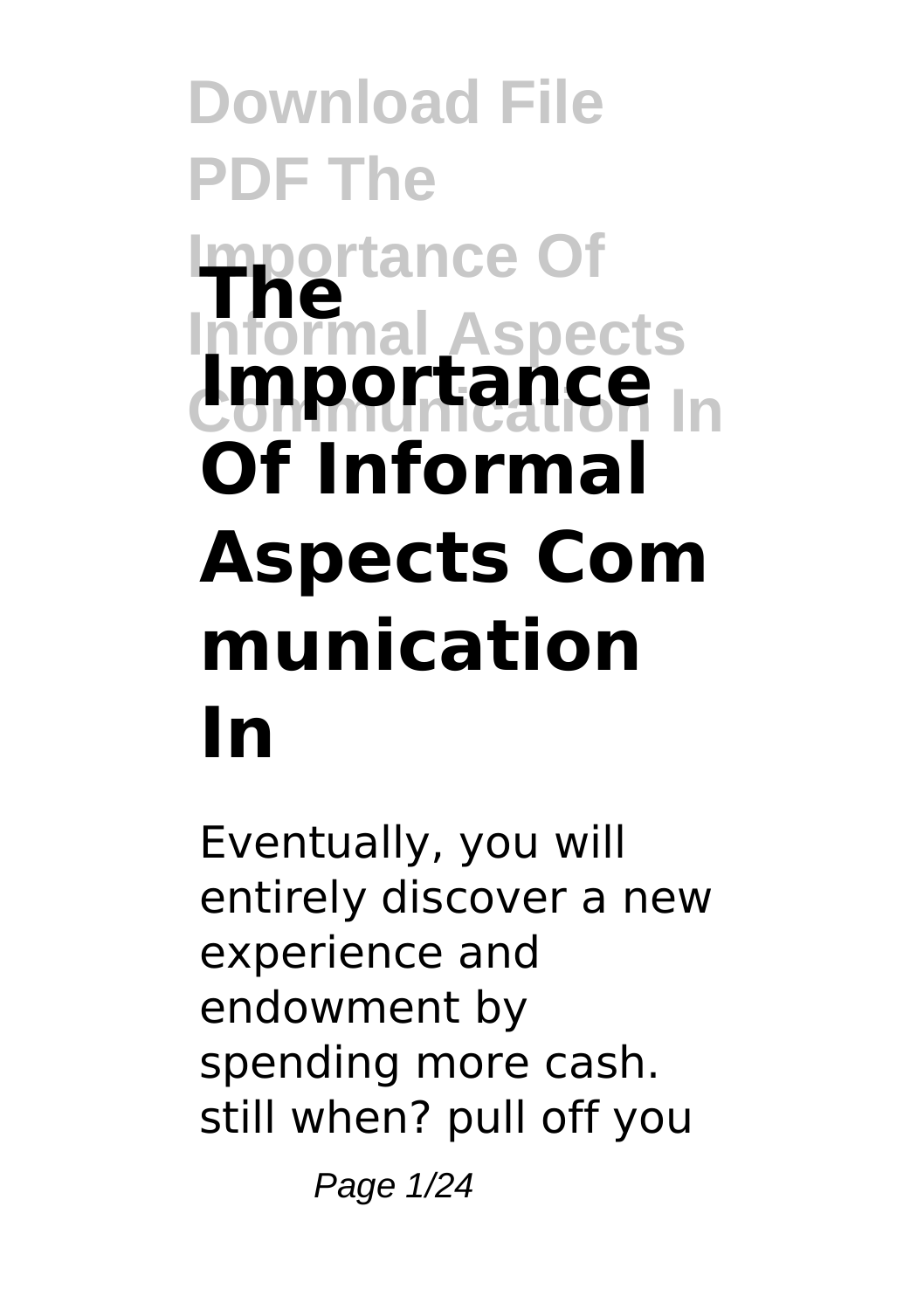**Impure that you of** require to get those all **Communication In** significantly cash? Why needs behind having don't you attempt to acquire something basic in the beginning? That's something that will guide you to understand even more something like the globe, experience, some places, similar to history, amusement, and a lot more?

It is your totally own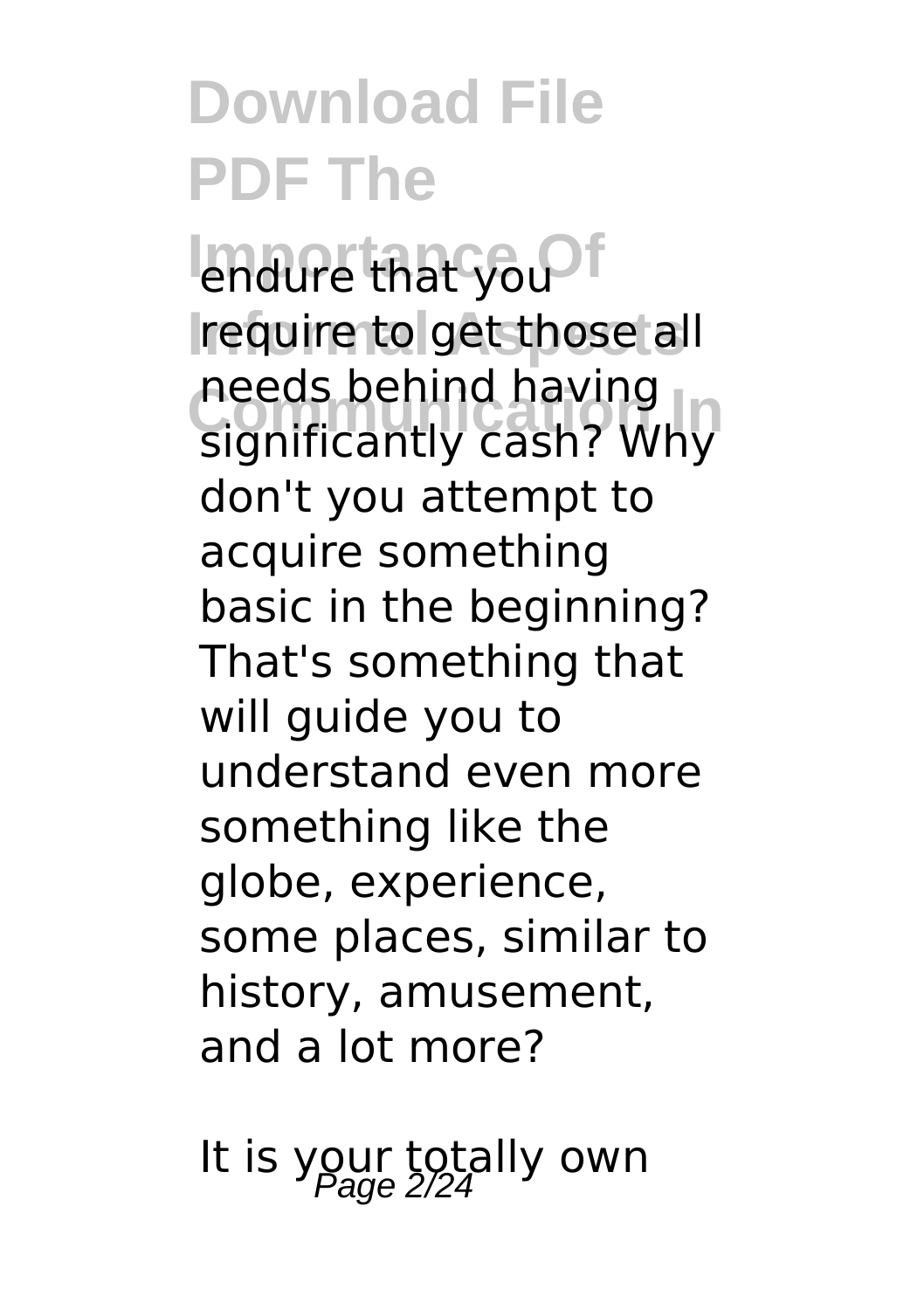period to undertaking **Informal Aspects** reviewing habit. among guides you could enjoy<br>Row is **the** now is **the importance of informal aspects communication in** below.

Note that some of the "free" ebooks listed on Centsless Books are only free if you're part of Kindle Unlimited, which may not be worth the money.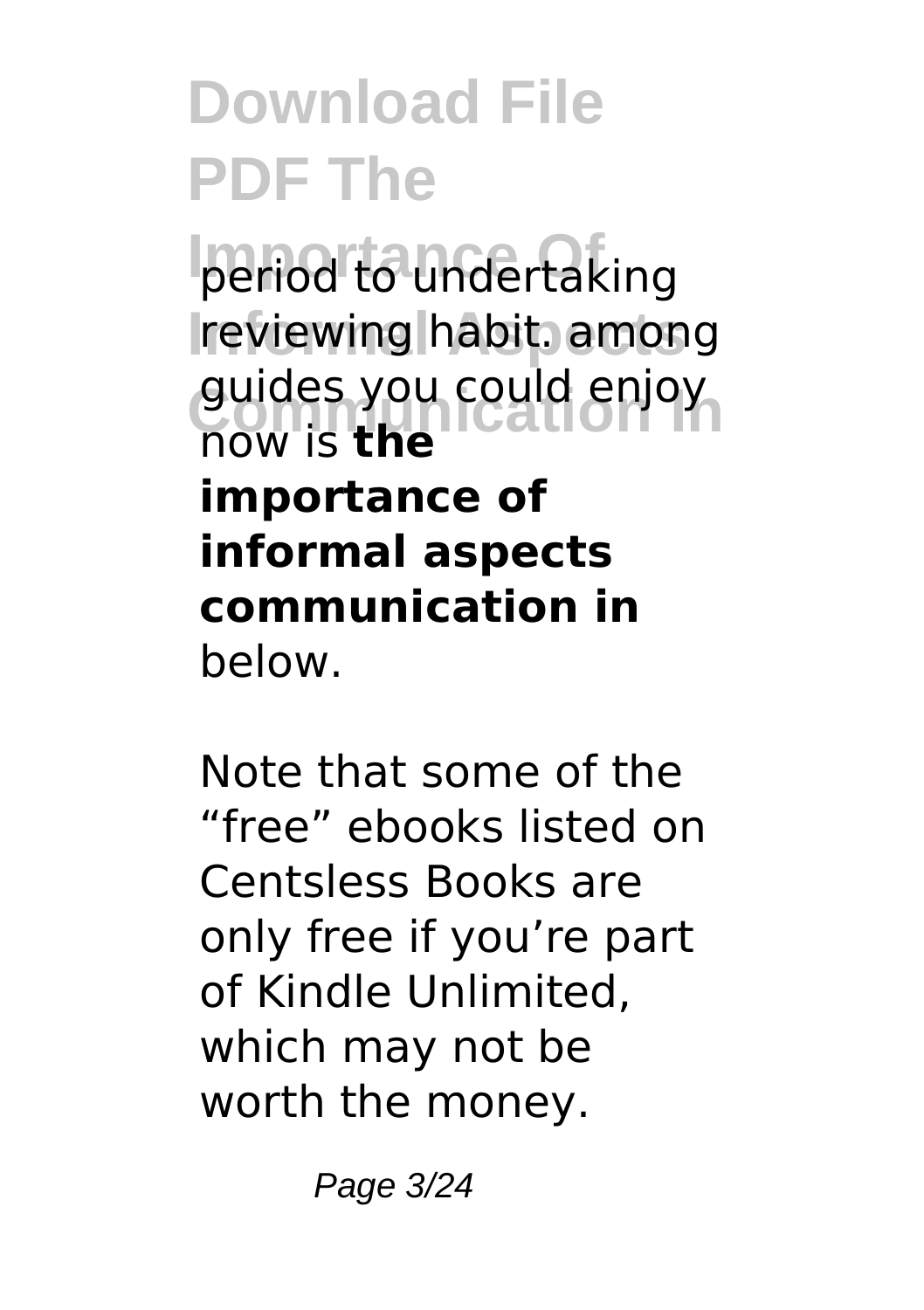**Importance Of The Importance Of Informal Aspects Informal Aspects Communication Information**<br>gives more importance Informal structure to satisfaction of individual interest as compared to organisational interest.

**Formal and Informal Organization: Features, Advantages and ...** These can be consumed at the learner's pace. Informal learning need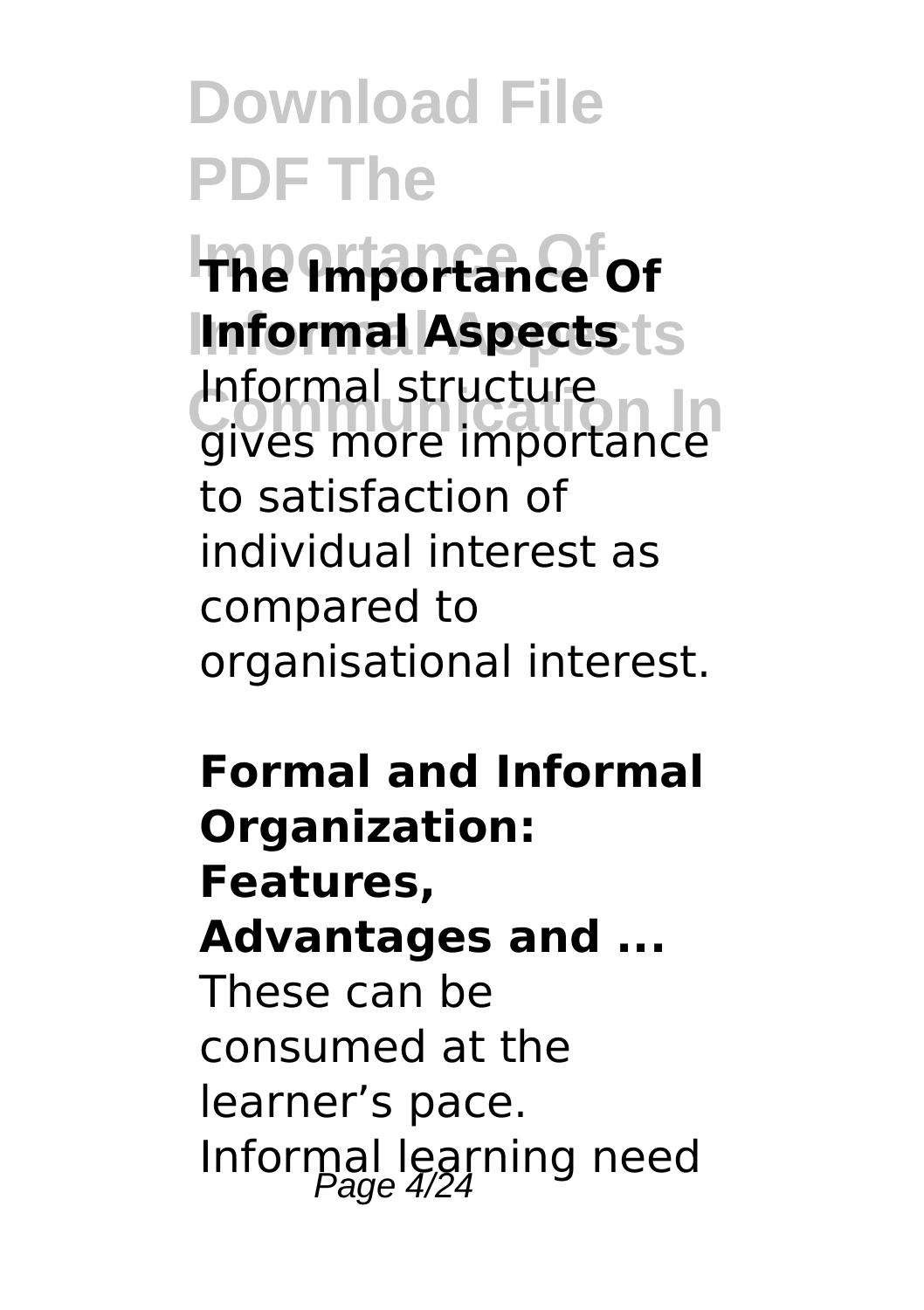**Inot happen from** structured content ts **Communication In** Informal Learning In alone. 8 Benefits Of The Workplace ... Another important aspect of Informal Education is that failure isn't just allowable, it's necessary. Failure is an equivalent building block to success.

**The Importance Of Informal Aspects Communication In**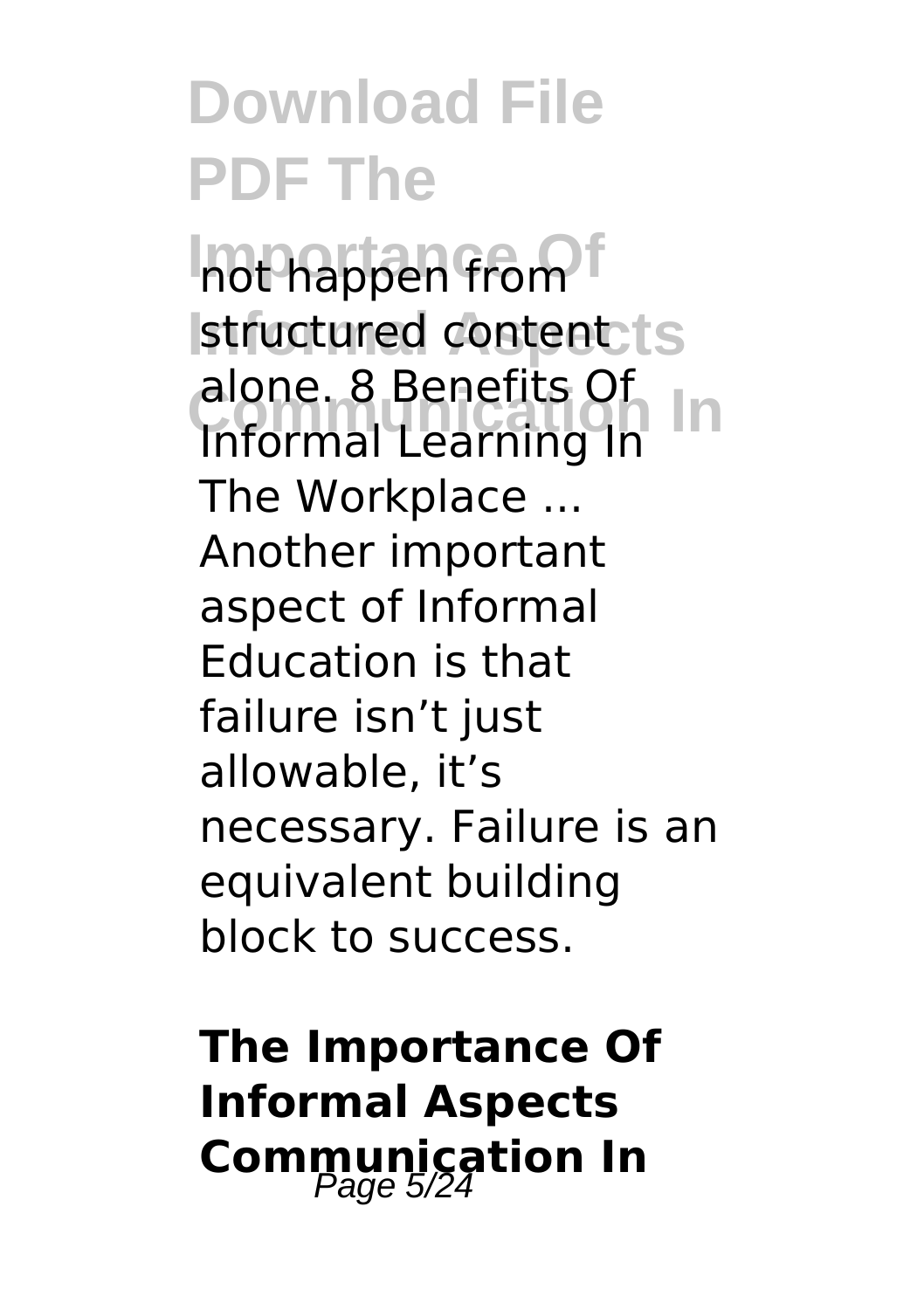**Smaller aspects such** las workplace layout, s ergonomic design can<br>also contribute towards ergonomic design can better productivity as suggested by this workspace survey. An informal organization also has the similar effect on productivity levels.

### **8 Compelling Advantages of Informal Organization Culture** Advantages of Informal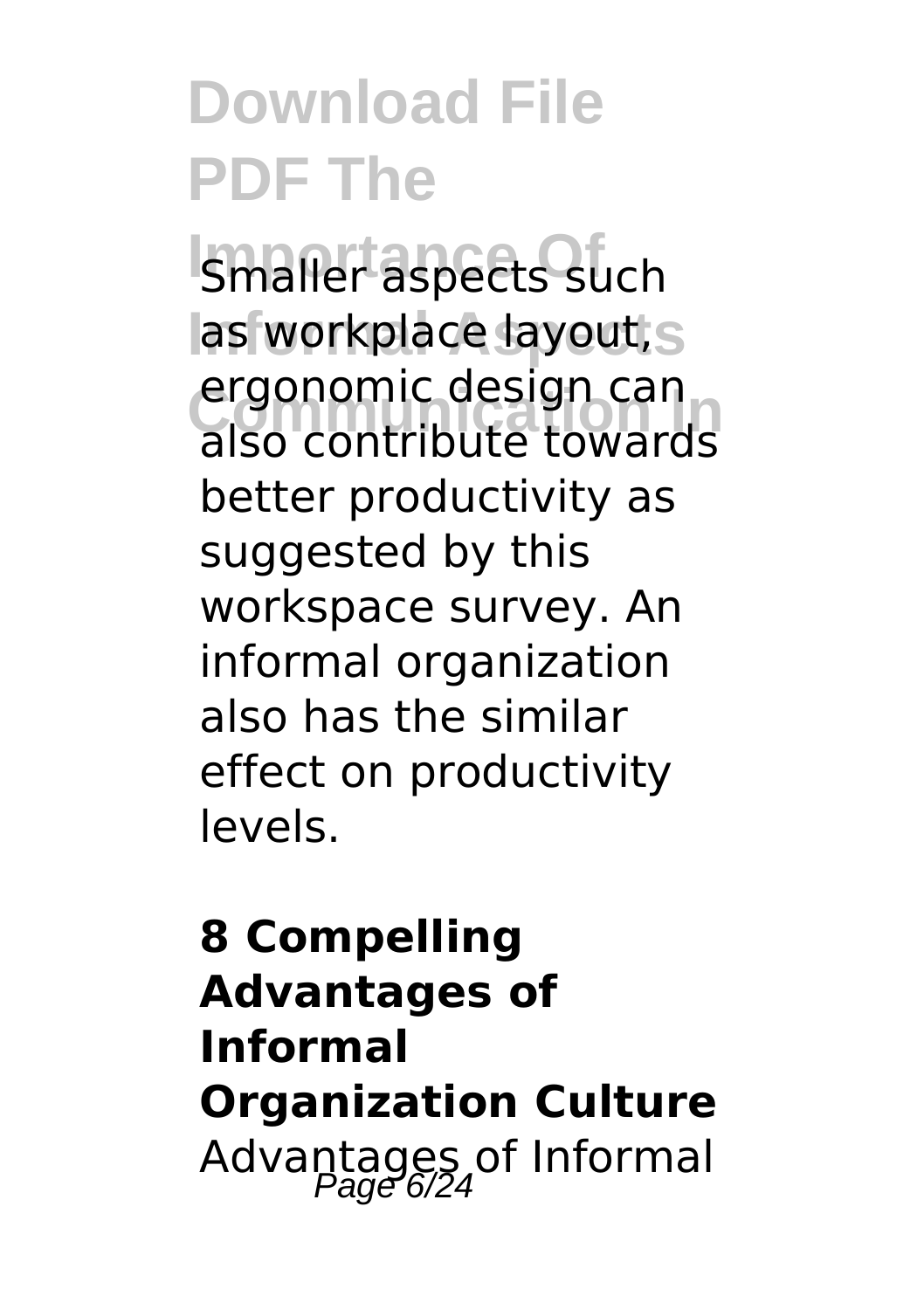**Isector employment:** Some employers pays well because company<br>owners do not have well because company many tax obligations. Employee effort is directed towards achieving profit rather than satisfying irrelevant routines. There can be a close and direct relationship with the employer, therefore making it easy to get permission when in need of time off.  $P$ age 7/24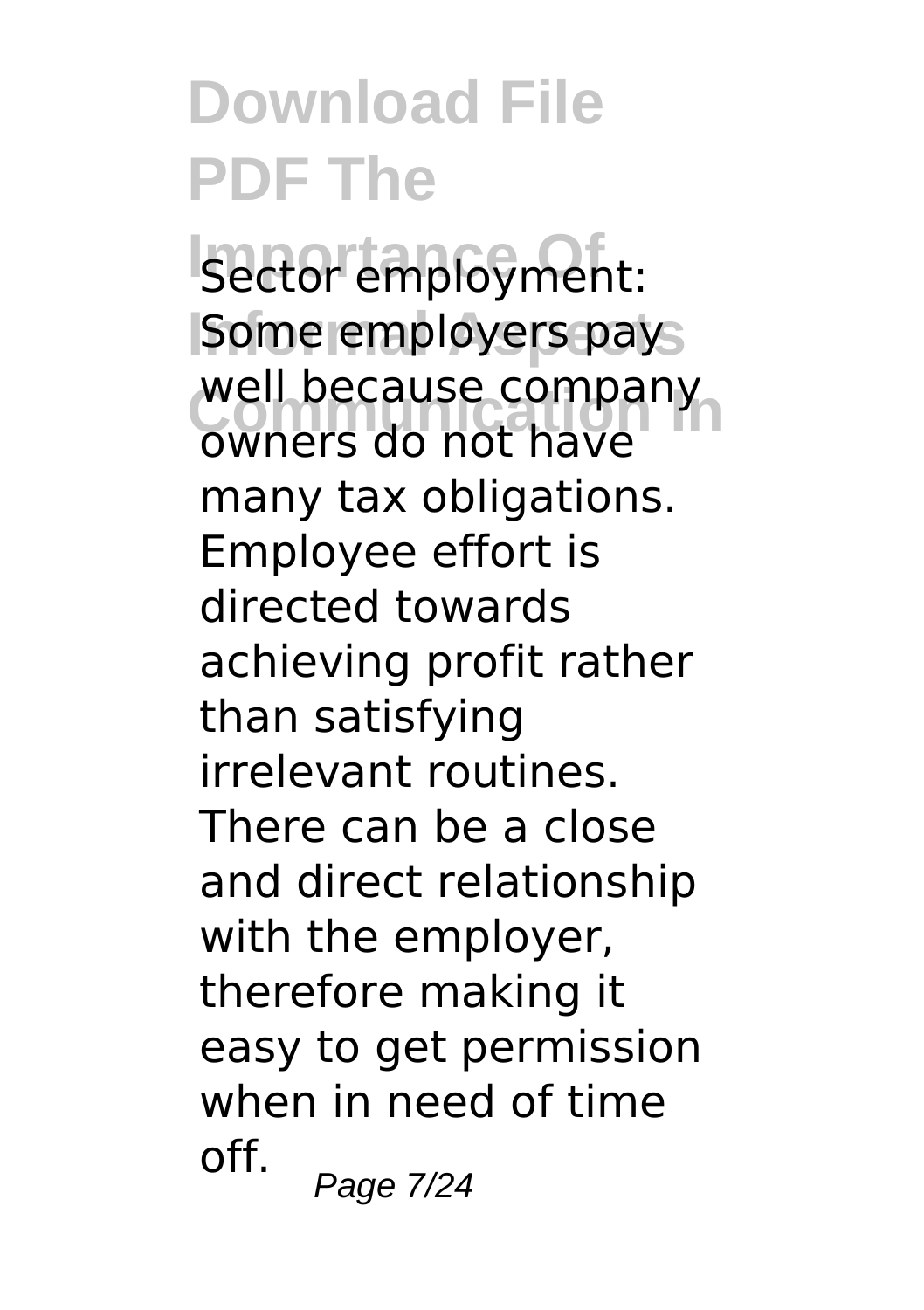## **Download File PDF The Importance Of**

**IThe pros and cons of Consumed In the Line In the Indian In working in the** In written and spoken communication, formal language has the ability to convey knowledge and provide a sense of occasion, while informality has the ability to minimise social distance and is easily understood. Don't use plagiarized sources.

Page 8/24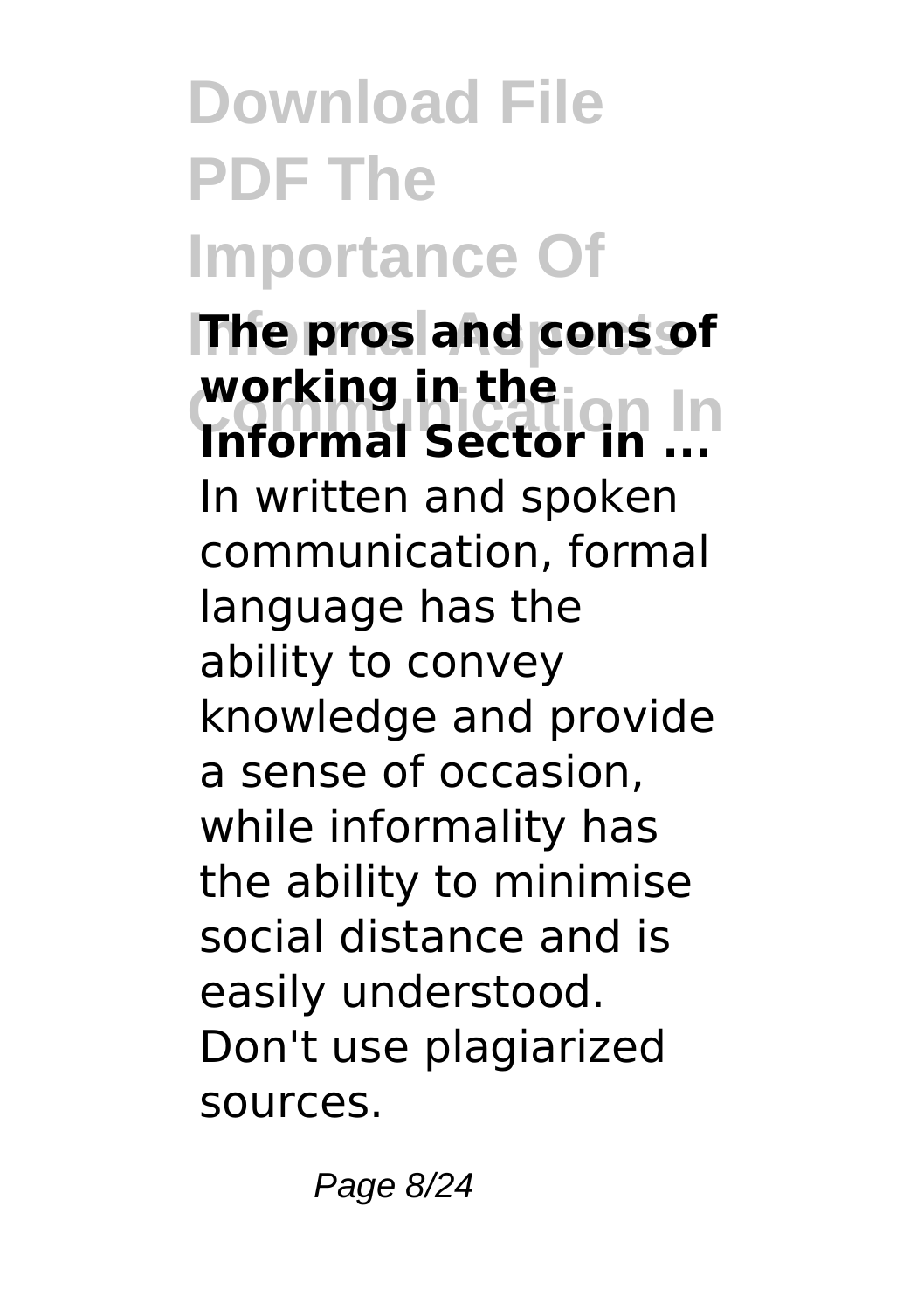**Importance Of Importance of Informal Aspects Informal and Formal Language Free**<br>**Ecsay Example** on In **Essay Example** Many teachers adopt informal aspects and incorporate them into the classroom setting, but there are also completely informal settings — such as cultural events, sports teams and in my case, community and youth centers. As modern education is becoming increasingly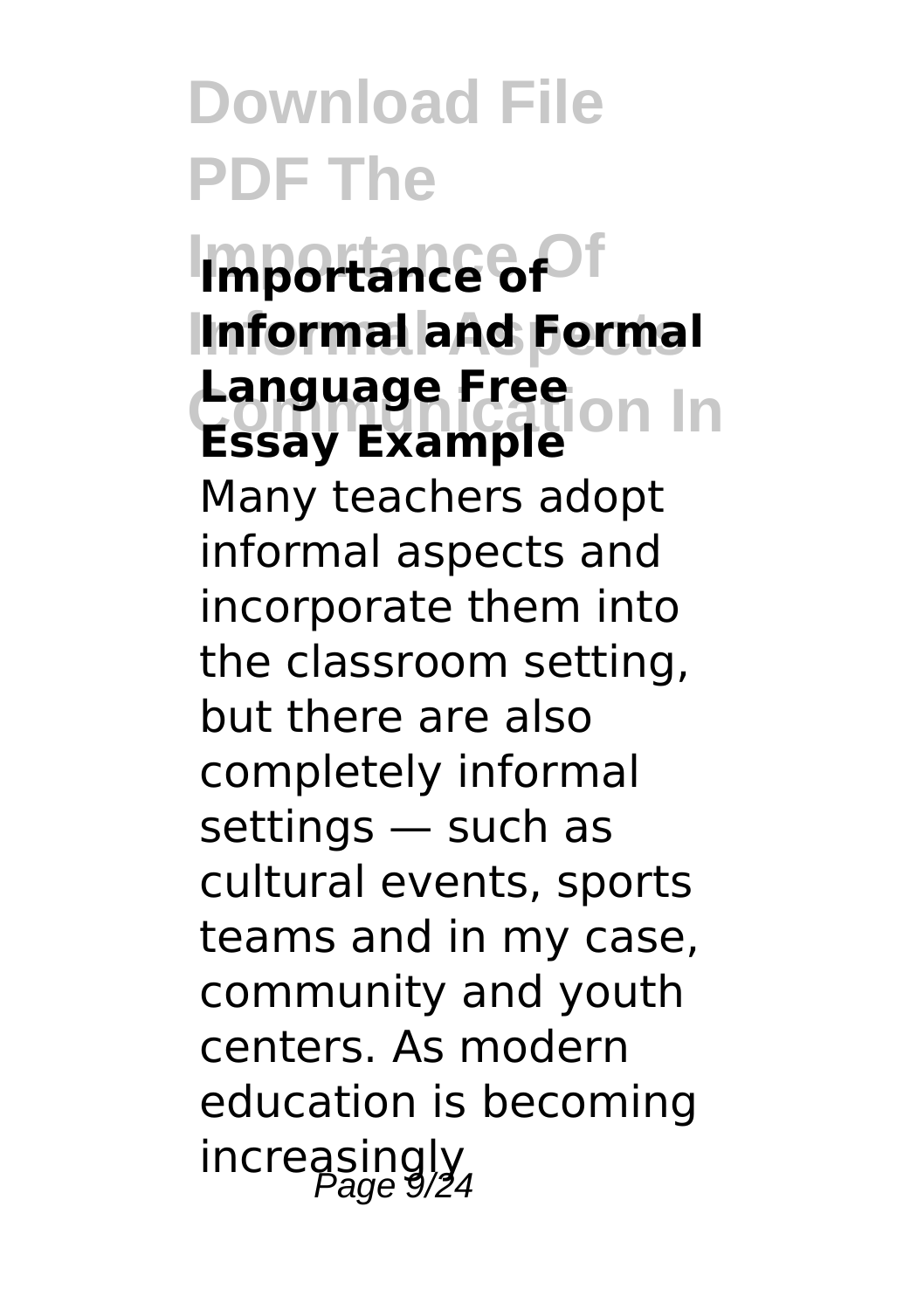achievement based, **Ithe role of informal ts** education becomes<br>ever more important. education becomes

#### **The Hidden Importance of Informal Education | by Ben ...**

Indeed, maintaining informal relationships of mutual trust is of greater importance in reality. Also, formal and informal relationships interact with one another. A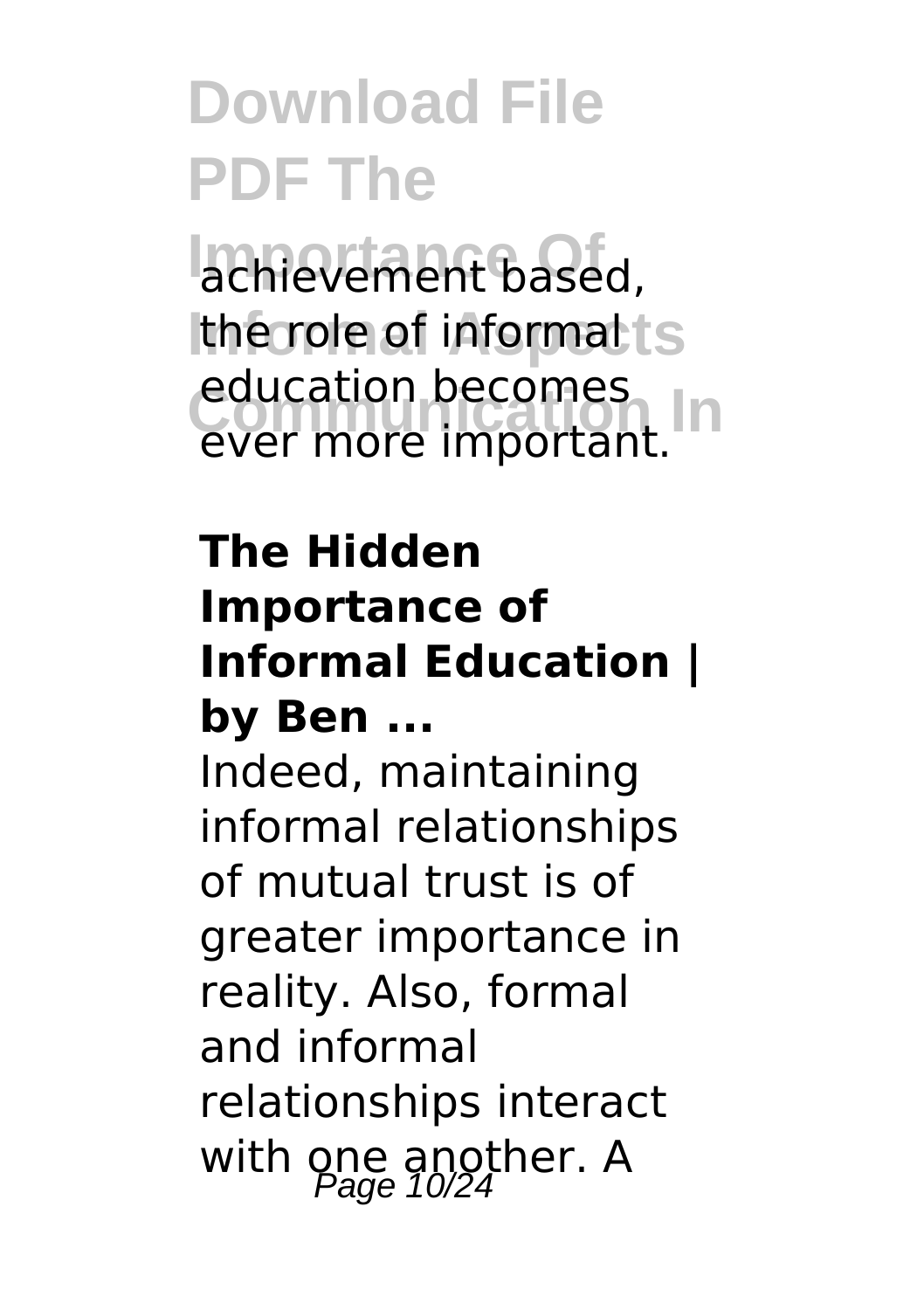developing field of leconomic theories iss **now casting light on** such interactions. Importance of trustful relationship within an organization

### **RIETI - The Formal and Informal Aspects of an Organization**

Informal communication and informal learning, and therefore, knowledge exchange outside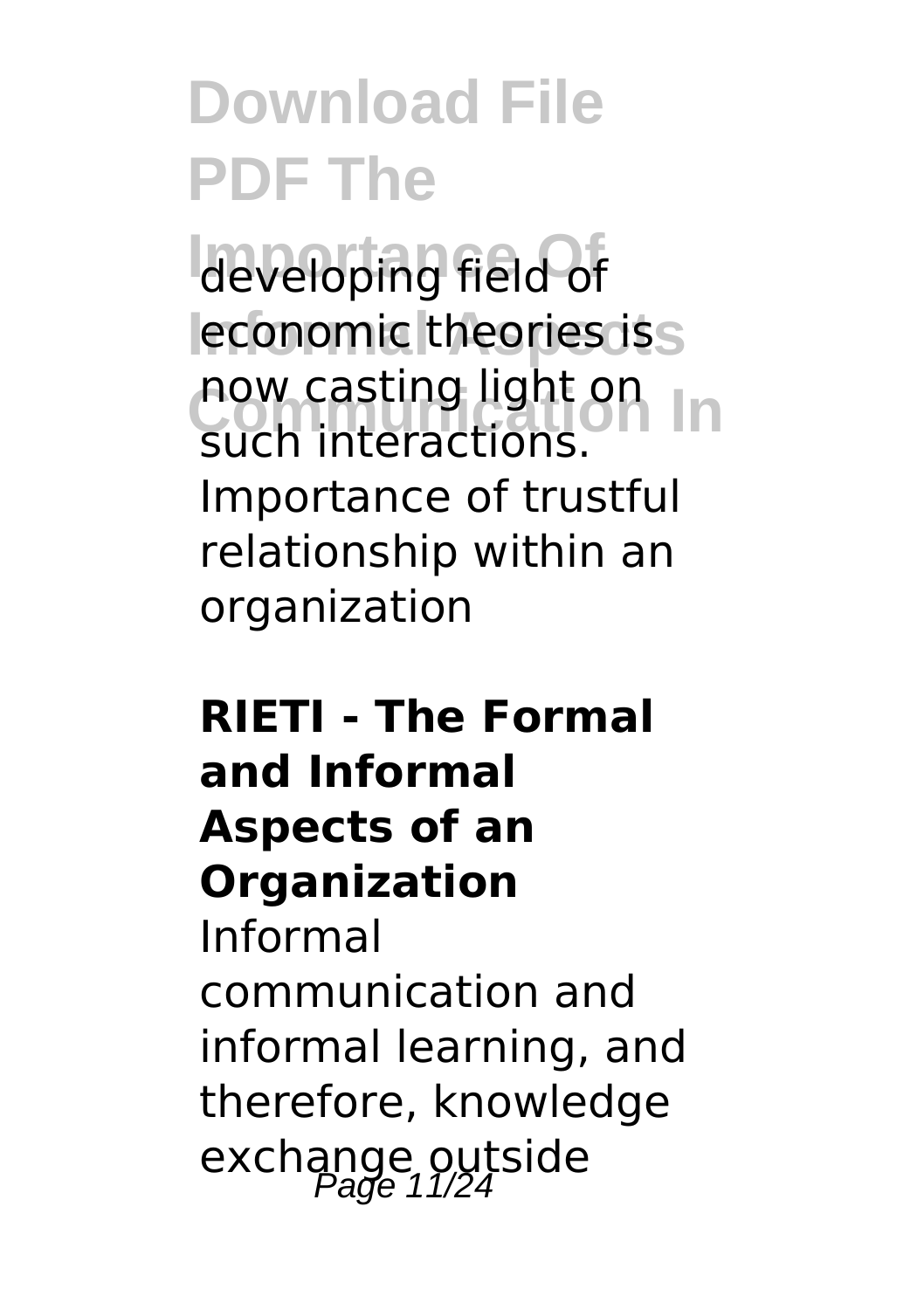**Importance Of** meetings, is invaluable **for an organization to** Function ( Manuti et al.,<br>**2015 ). This informal** function ( Manuti et al., communication...

#### **(PDF) Formal and informal learning in the workplace: A ...**

Because of the dramatic changes in writing that have resulted since the advent of the Internet and mobile devices, the lines between formal writing and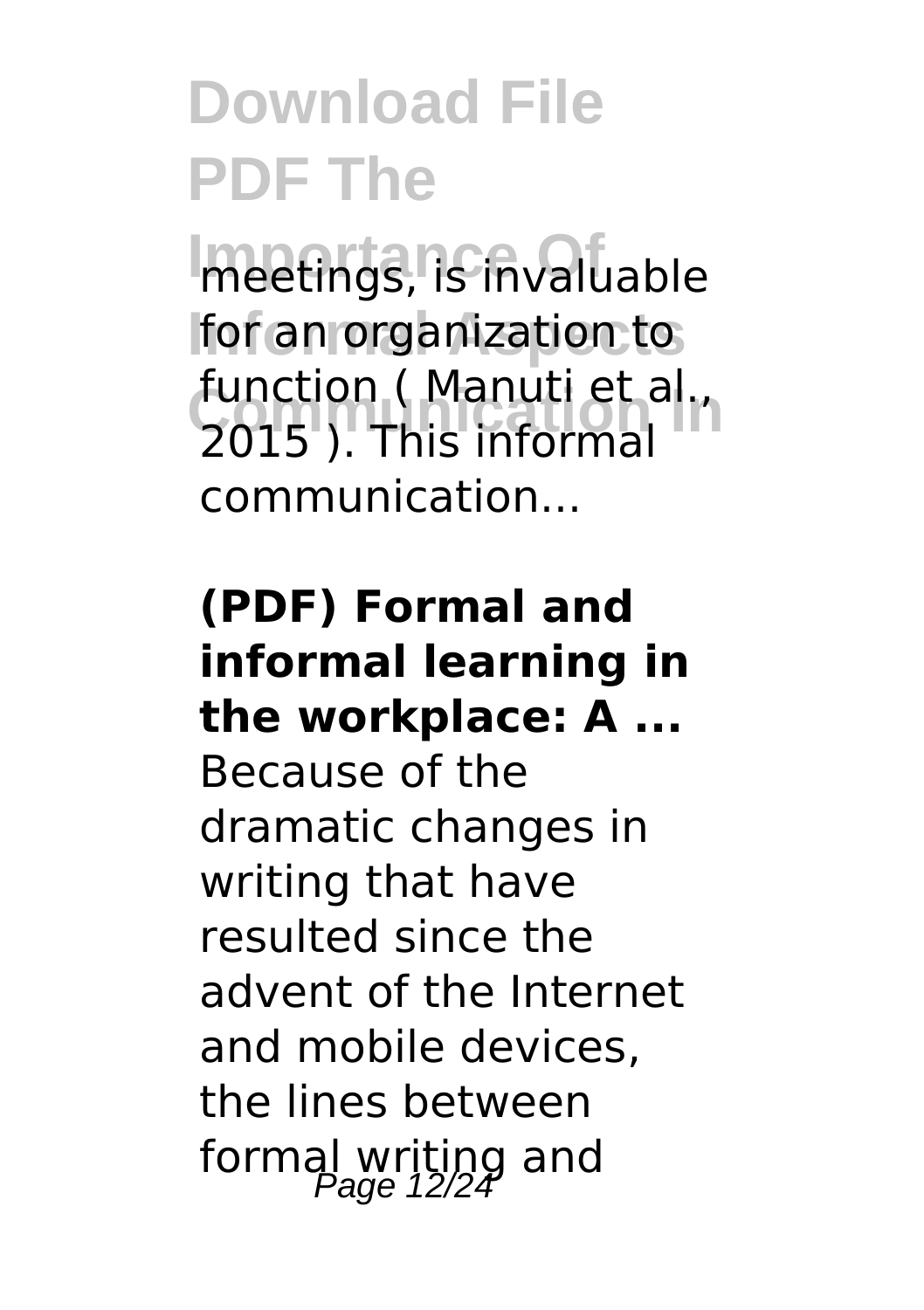**Lasual writing have** blurred. For example, when writing an email<br>to a friend or posting to when writing an email a social networking site, it is acceptable to use informal writing. However, in other cases, such as when writing a business report, an email to a boss ...

**The Importance of Formal Writing - ServiceScape** Asking students to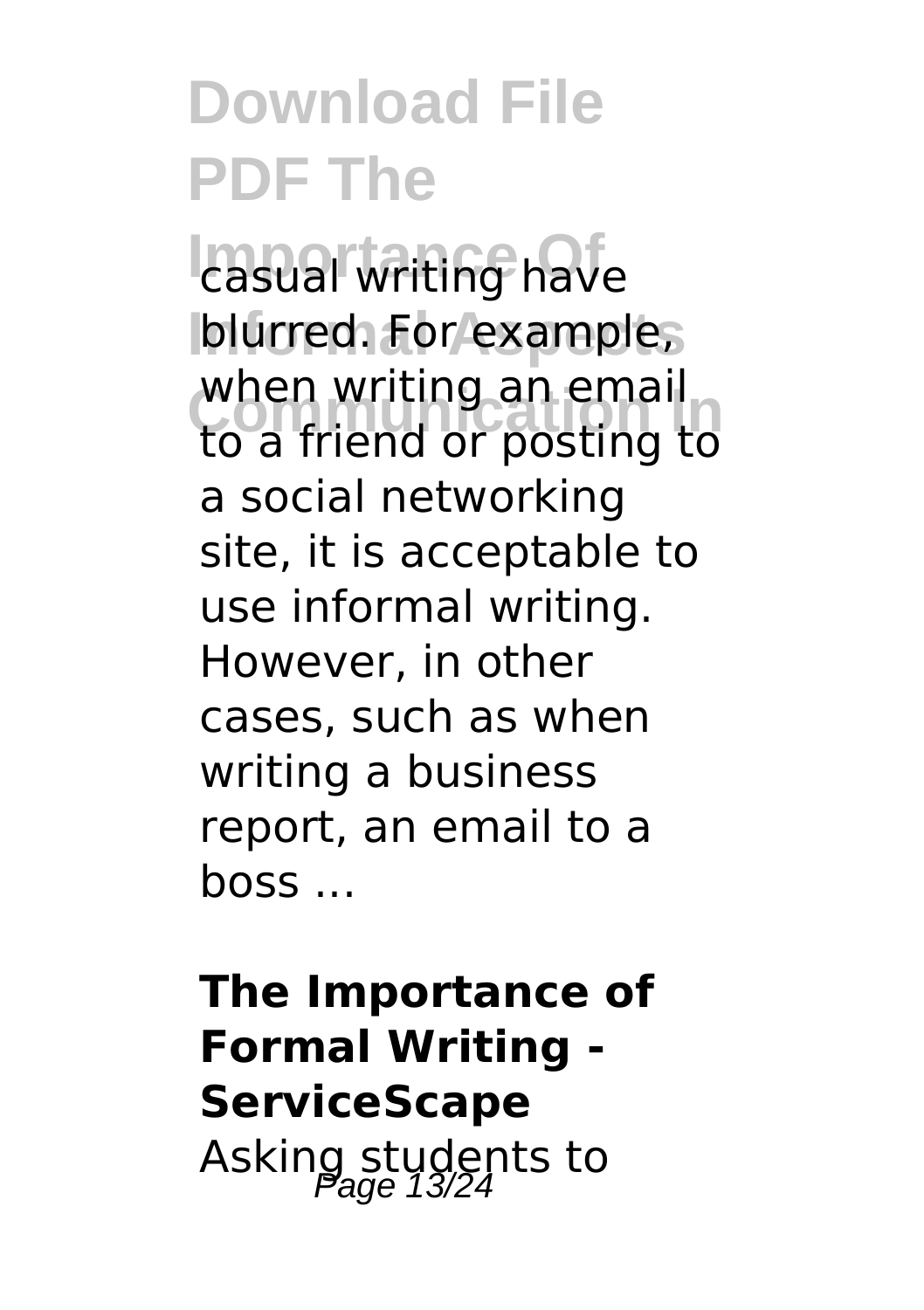demonstrate their understanding of thes subject matter is<br>critical to the learning subject matter is process; it is essential to evaluate whether the educational goals and standards of the lessons are being met. From Edutopia.org's Assessment Professional Development Guide.

### **Why Is Assessment Important? |** Edutopia<br><sup>Page 14/24</sup>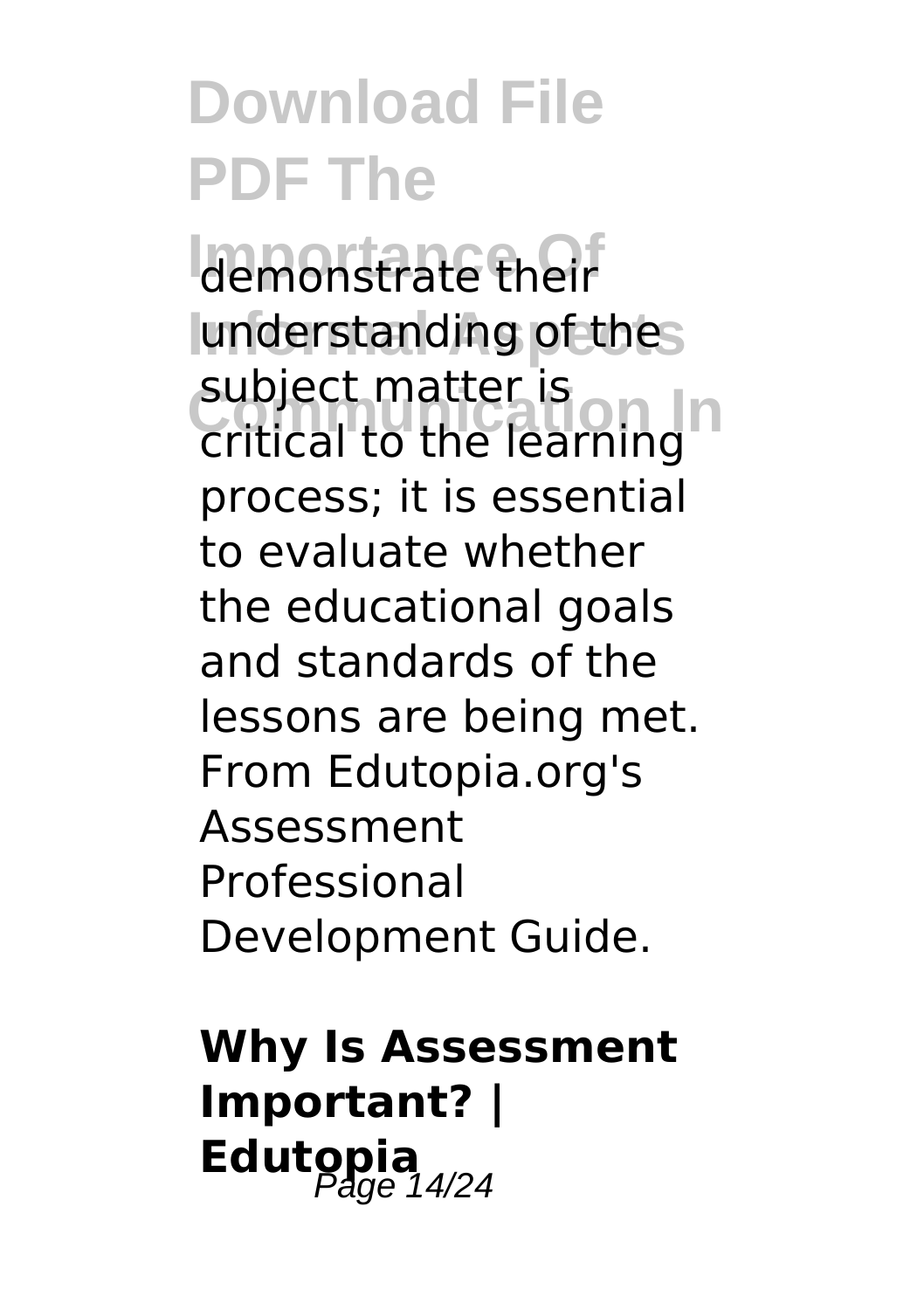**Informal Human** Resources Approachs **Communication In** firing decisions in an Informal hiring and informal environment tend to be based on relationships between employees and managers, as well as the perceptions of the...

### **The Difference Between Formal & Informal Corporate Culture ...** Informal learning, on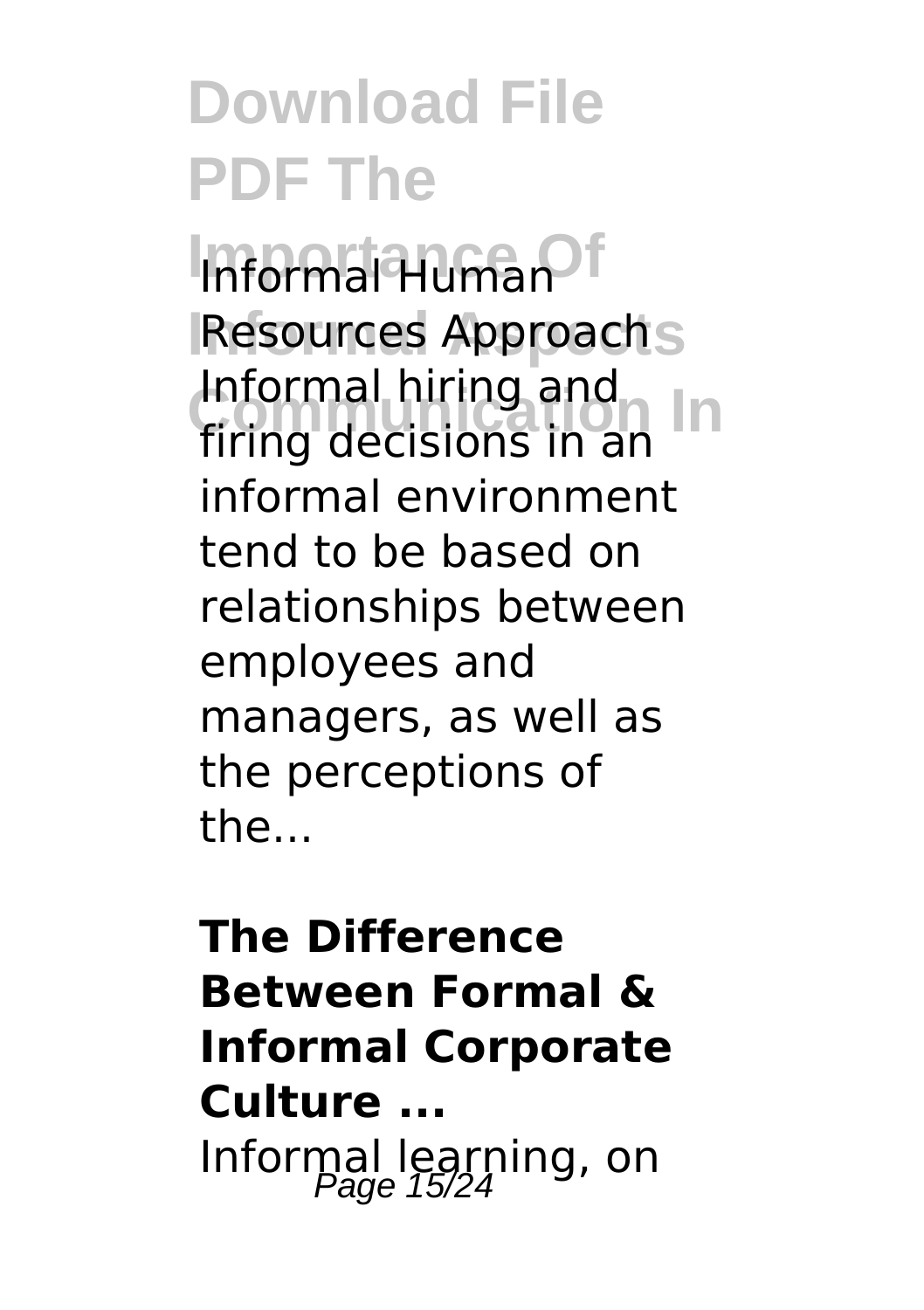the other hand, gives control to the learners to choose the learning<br>Content from Various content from various sources, based on their interest, preferences, and relevance. These can be consumed at the learner's pace. Informal learning need not happen from structured content alone.

**8 Benefits Of Informal Learning In The Workplace ...**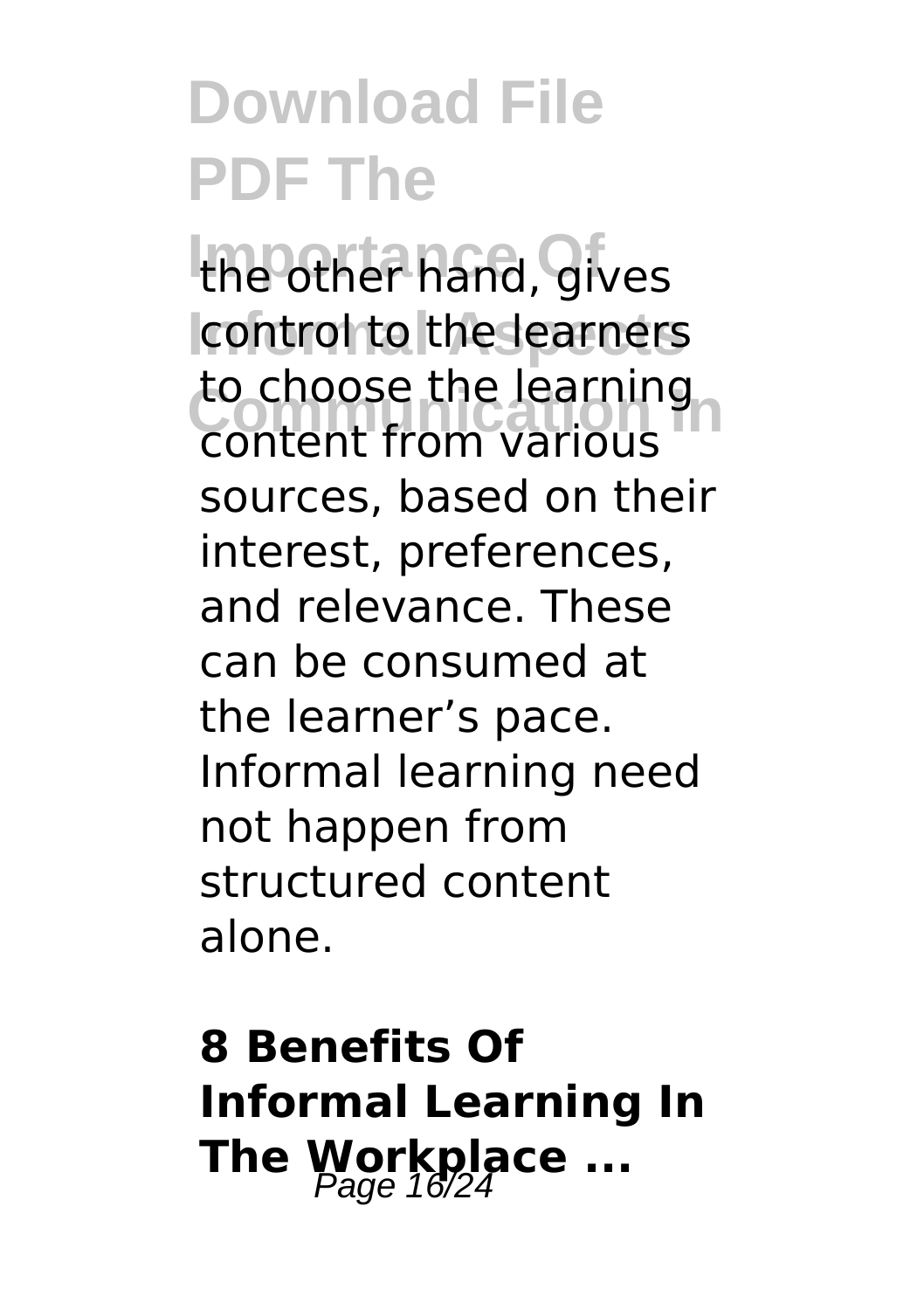**Contributions to**  $linformal$ *logic* oftents address specific<br>aspects of scientific, address specific legal, and other specialized instances of reasoning, but the overriding aim has been a general account of argument that can be used to explain and evaluate it in contexts of reflection, inquiry, social and political discussion, news, blogs and editorials, advertising, corporate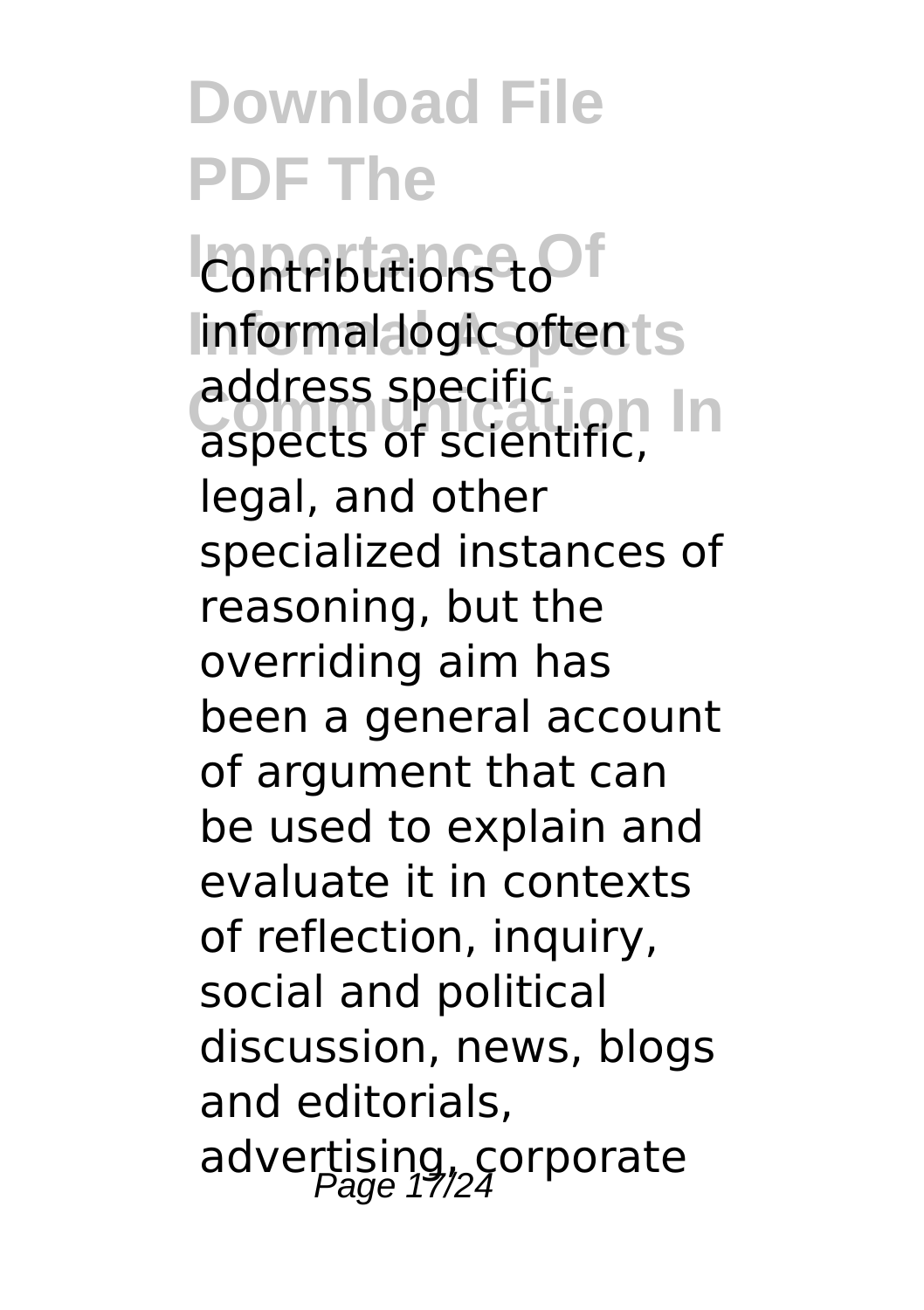**ImpnistitutionaPf communication, and s** interpersonal<br>exchange **interpretation** In exchange.

#### **Informal Logic (Stanford Encyclopedia of Philosophy)**

Almost 90% of startup businesses fail miserably within the first five years of starting up, of which almost 90% fail due to poor management.. Management has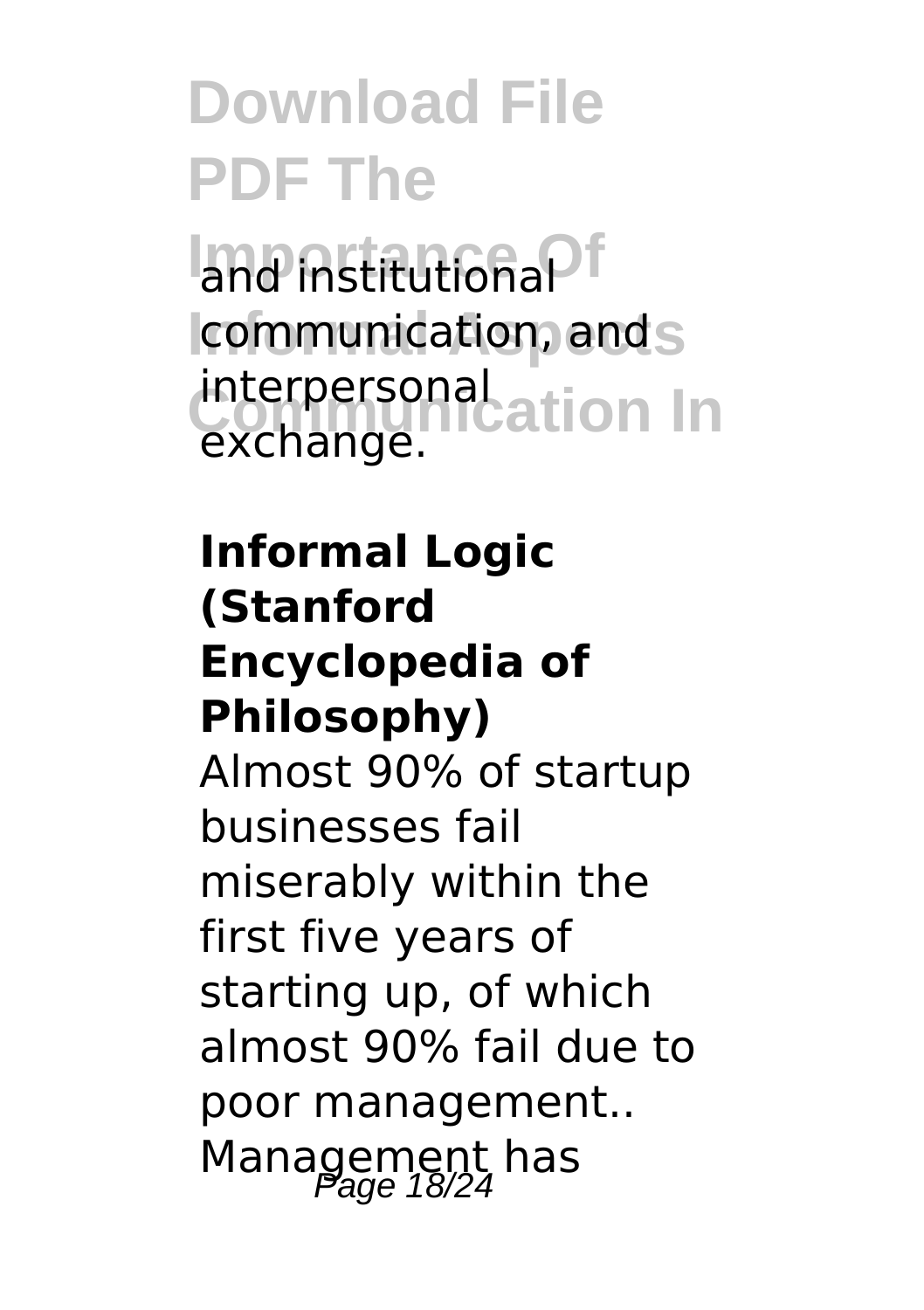**Inlines been a core** laspect of every ects **business. But unlike** the old times, managing the organisation has become a more difficult job due to the increasing competition in the internal as well as the external business environment.

**The Importance Of Management In Business | Feedough** It's important that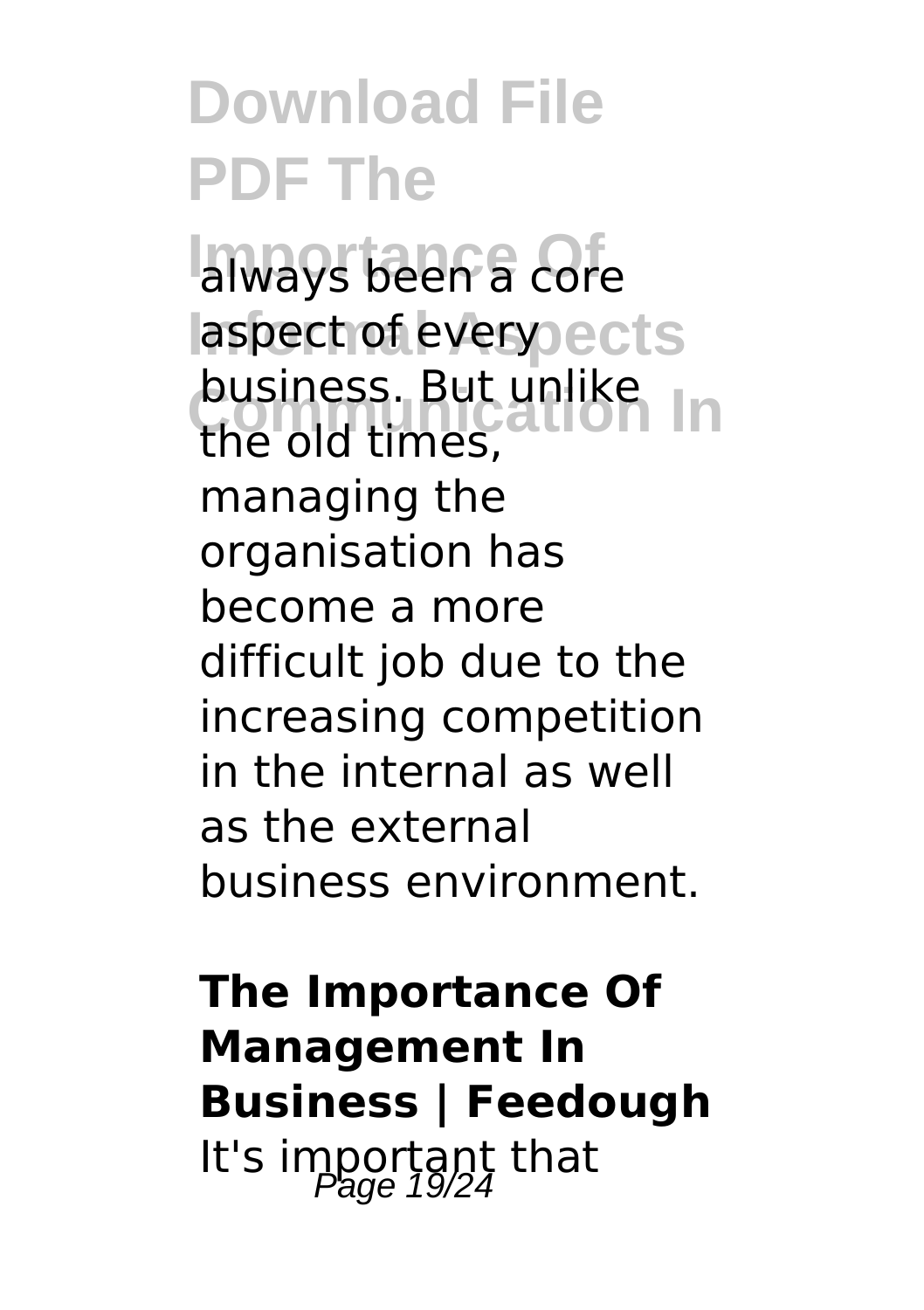learly childhood<sup>Of</sup> **Informal Aspects** educators and parents work together to<br>develop resilience in work together to children as early as possible. By creating a consistent, secure and fair social environment, with clear expectations and predictable consequences, children can develop skills in managing themselves and their emotions.

### **The 13 Key Benefits of Early Childhood**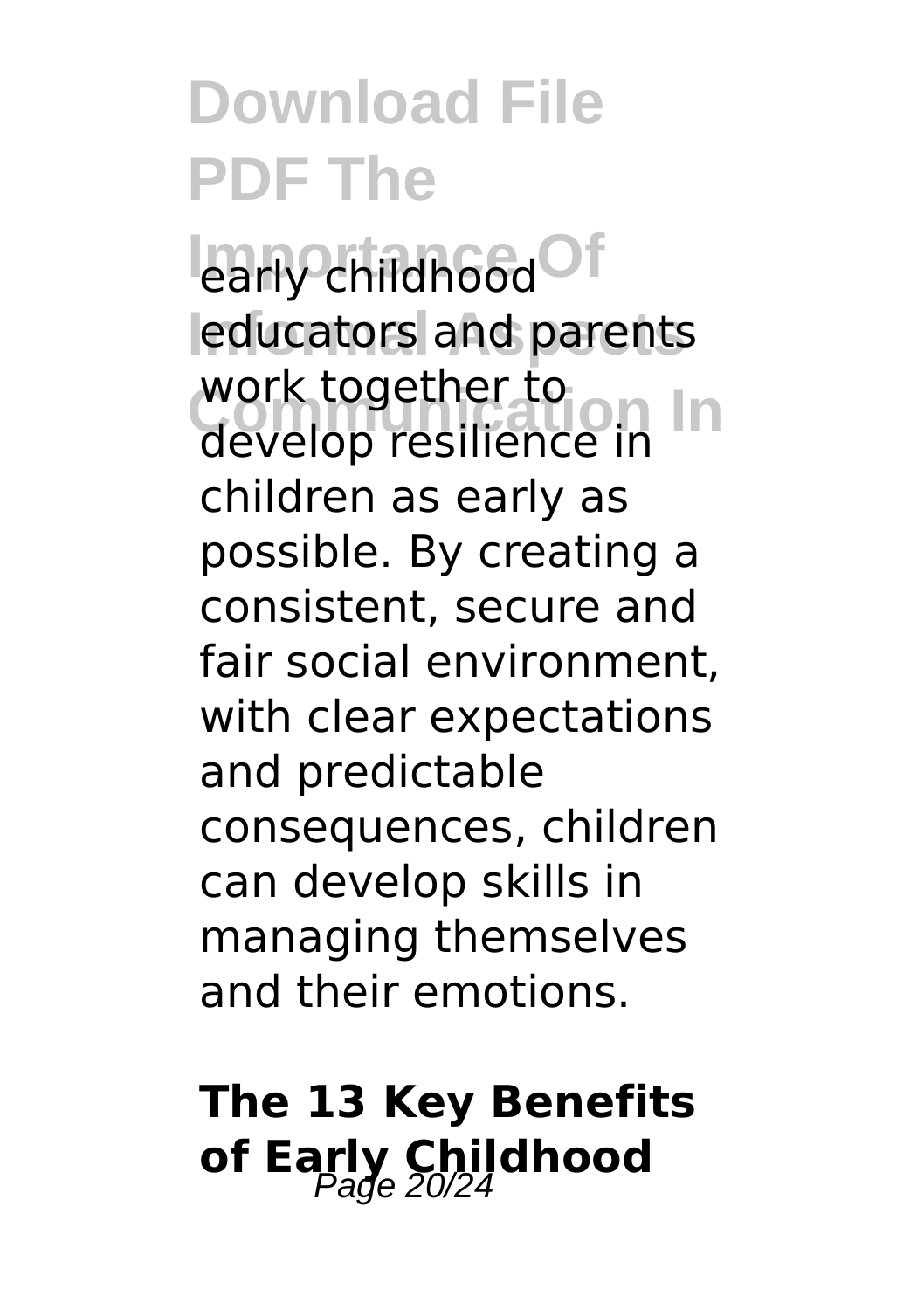**Education: A ...** of **For the growth and ts** success of any<br>organization in the success of any market, it is quite imperative for the management and the HR department to follow certain rules and ethics of business.And one of them is to realize and follow the Importance of Feedback as it comes along with the lot of benefits and merits that helps the firm to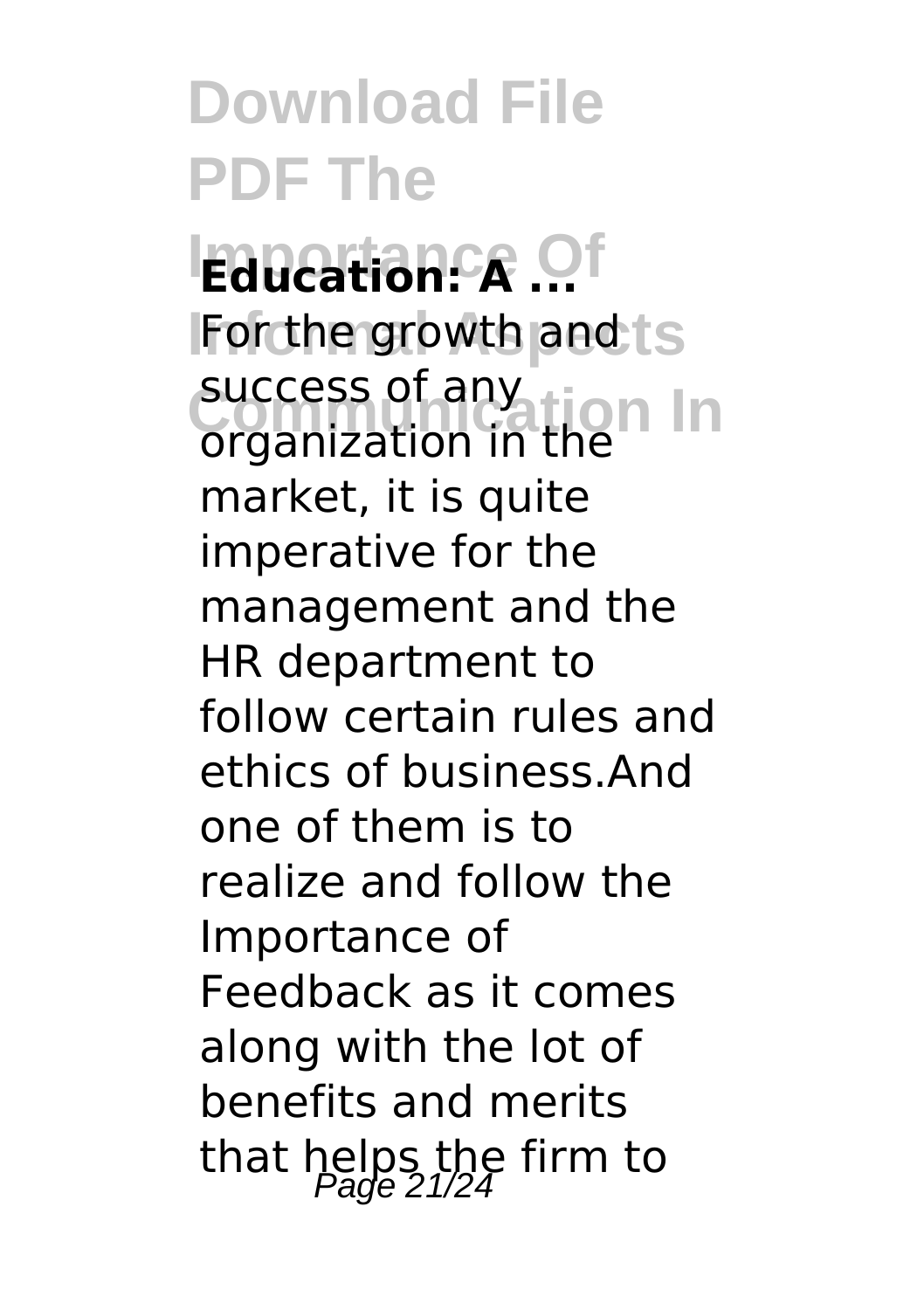**Igo a long way beating Ithe competition and S** retaining the<br>employees that are In employees that are ...

### **The Importance of Feedback in an Organization**

The Importance Of A Informal Group Organization 1769 Words8 Pages Informal groups also have a role within the organization and the groups are used in the betterment of the unit. Sometimes,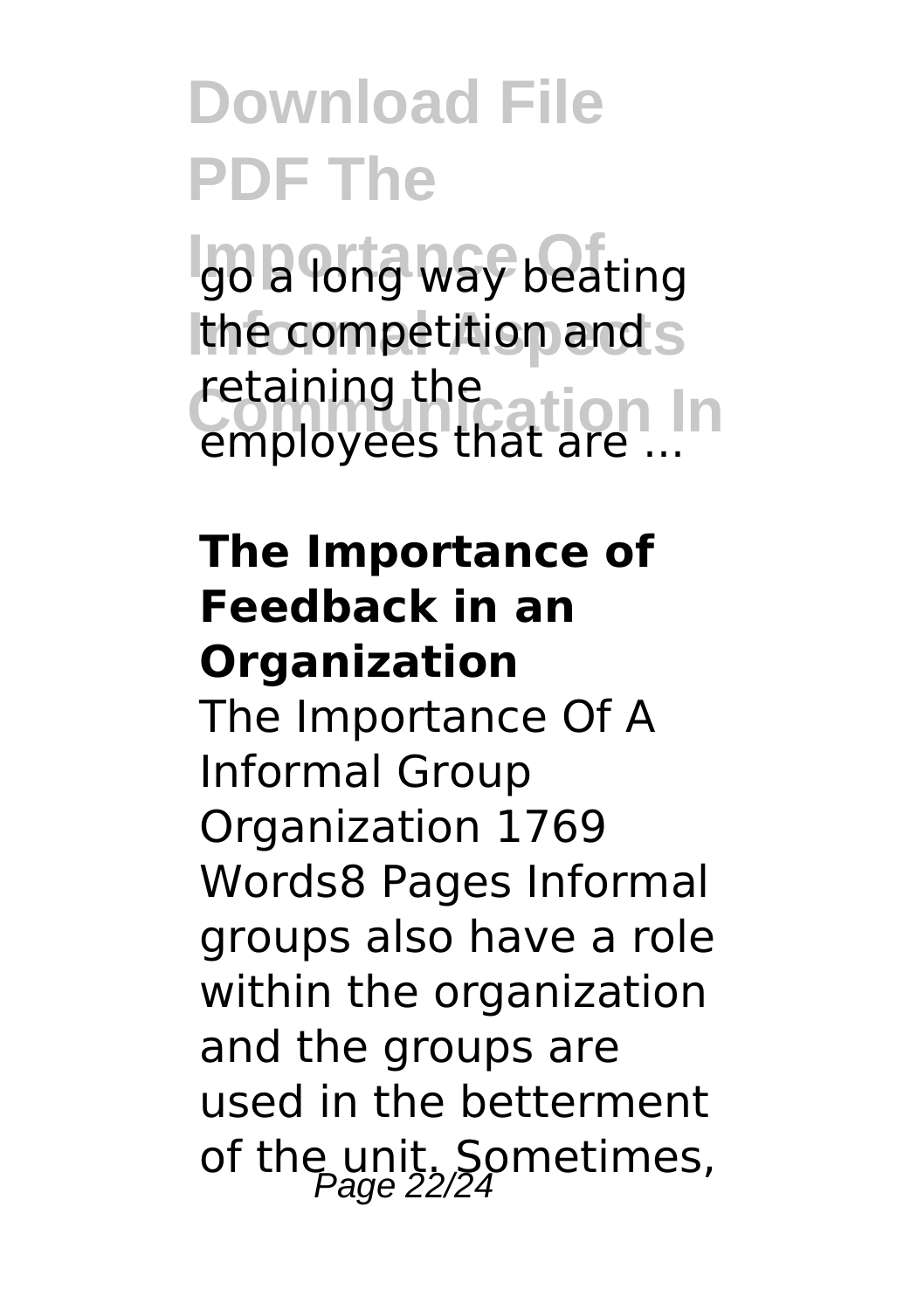**I**organizational Of **Informal Aspects** members form groups to help them meet<br>their own goals or to help them meet needs such as social interaction (George & Jones, 2015).

### **The Importance Of A Informal Group Organization - 1769**

**...**

The Importance of Assessment. I'm sure you know the feeling of anticipation when you are about to take a